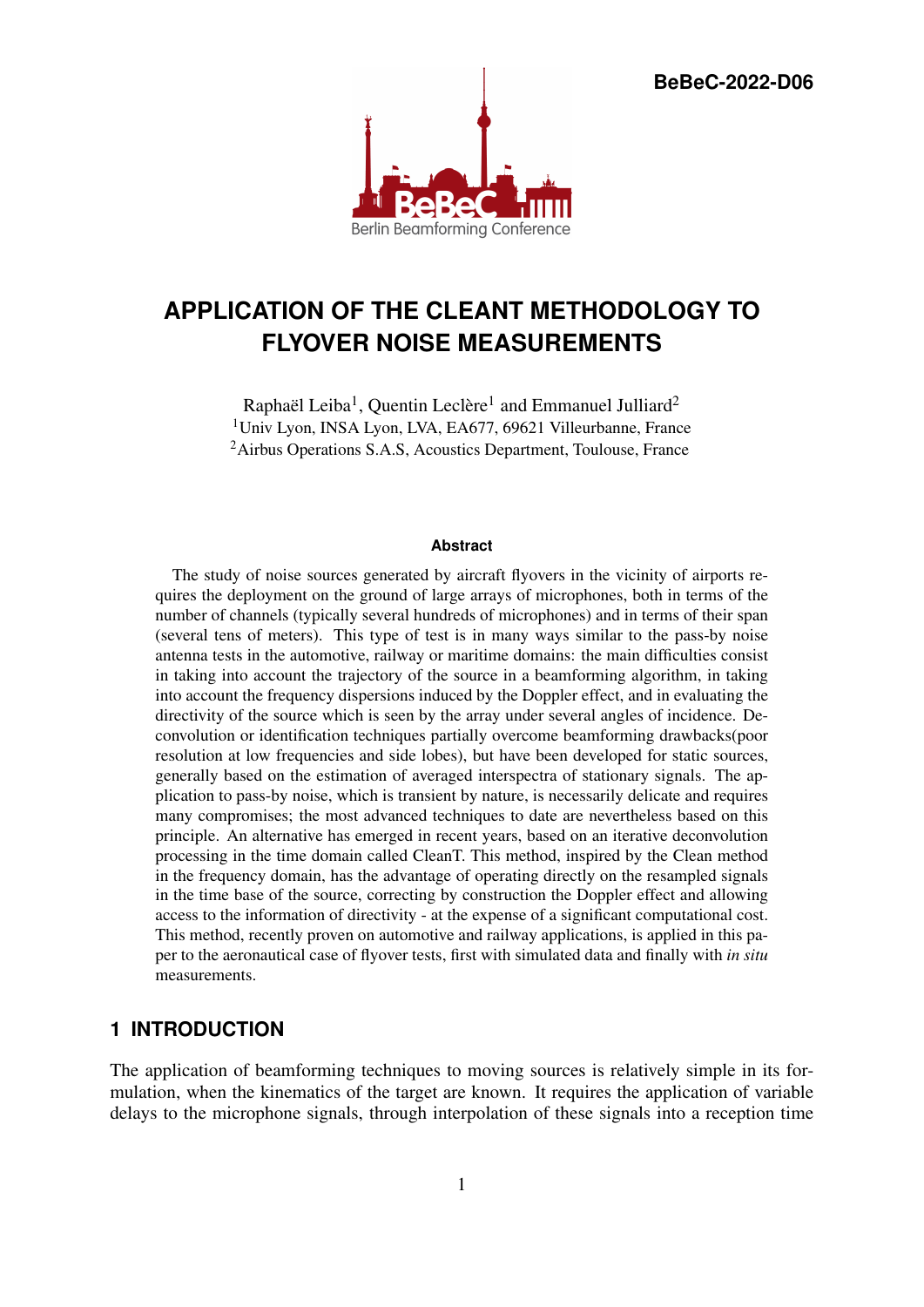base. The energy of the signals focused on a set of candidate sources allows the noise sources to be mapped in a moving frame of reference linked to the target [\[5\]](#page-7-0). The images obtained suffer, however, from the well-known downsides of beamforming, namely its limited resolution and its difficulty in quantifying the sources. In the aeronautical domain, for microphone array flyover tests, a great deal of work has been devoted to the deployment of deconvolution methods with the aim of improving resolution and obtaining quantitative results [\[2,](#page-7-1) [3,](#page-7-2) [7\]](#page-8-0). These methods are generally based on an assumption of source decorrelation, and aim to decompose the energy mapping from beamforming into a linear combination of frequency-dependent functions called PSFs (point spread functions) with positivity constraints. However, these methods come up against two main difficulties in the case of moving sources:

- PSFs vary with the relative position of the sources and the microphone array,
- PSFs undergo a frequency spread related to the Doppler effect.

These two difficulties generally lead to a splitting of the flyover into several short time windows, limiting the frequency resolution and leading to certain difficulties in case of tonal sources. An alternative to frequency deconvolution approaches for mobile sources has recently been proposed [\[1\]](#page-7-3), based on a purely temporal approach. It is a matching pursuit type method, similar in principle to Clean deconvolution [\[6\]](#page-7-4), but processed in the time domain (hence its name CleanT). This approach, initially developed for automotive pass-by noise applications, has also been tested on railway applications [\[4\]](#page-7-5). The objective of the present work is to propose first results in the aeronautical domain for microphone array flyover processing.

This paper is organised as follows: the main lines of the CleanT method are recalled in a first part, followed by a description of its adaptation to the flyover problem. Some method performance and validation are presented against simulated data. And first experimental results are finally proposed in a last section.

## **2 CLEANT METHOD PRINCIPLE**

CleanT method is a Matching Pursuit (MP) type heuristic approach leading to sparse results. The principle is to iteratively focus the signals from a microphone array on a grid representing the candidate sources (which position moves relatively to the target), then to subtract at each iteration the contribution of the source maximising a given criterion.

The acoustic pressure generated at a given point by a moving point source is given by

<span id="page-1-0"></span>
$$
p_i\left(t + \frac{r_{ij}(t)}{c}\right) = A_{ij}(t).q_j(t)
$$
\n(1)

where  $A_{ij} = [r_{ij}(t) \cdot (1 - M \cdot \cos(\theta_{ij}(t)))^2]^{-1}$  is the geometric attenuation for a source moving at Mach *M*,  $r_{ij}$  is the source-to-microphone distance,  $\theta_{ij}$  is the angle between the direction of source motion and the source-to-microphone direction, and *c* is the velocity of the acoustic waves. For an antenna of *m* microphones, the least squares estimate of the source signal  $q_i(t)$ is given by

$$
q_j(t) = \frac{1}{\sum_{i=1}^m (A_{ij}(t))^2} \sum_{i=1}^m A_{ij}(t) \cdot p_i\left(t + \frac{r_{ij}(t)}{c}\right)
$$
 (2)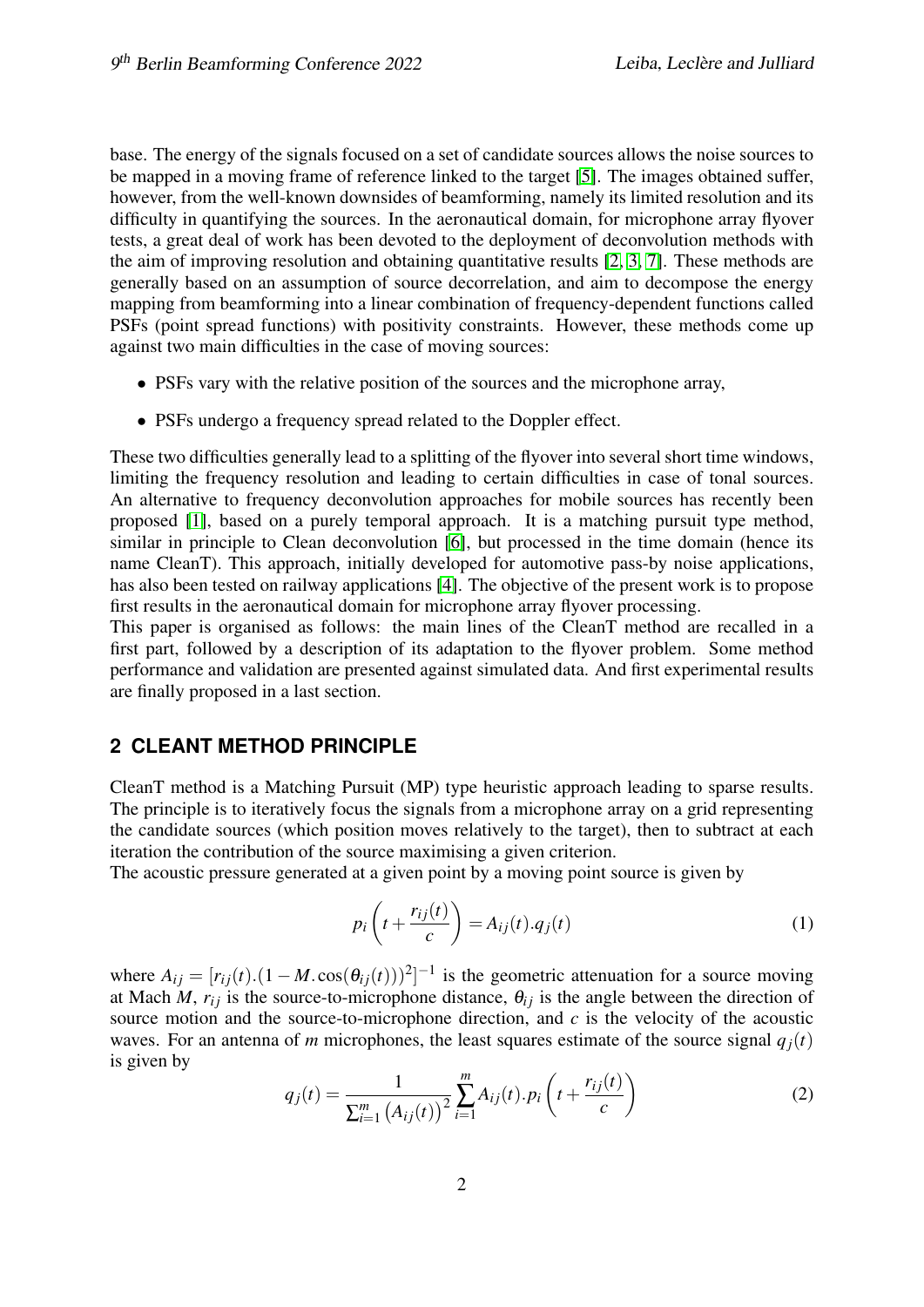At each iteration of the CleanT method, an indicator is maximized over the set of *n* candidate sources, which allows selecting a source. The position and signal of this source are stored, and the contribution of this source to the microphone array is subtracted from the data. The residual signals are used in the next iteration.

The maximised indicator at each iteration can simply be an overall source signal level. However, this indicator is biased by the heterogeneity of the average distances of candidate sources to the antenna microphones: a source further away from the array will tend to be more energetic to compensate for the distance. An alternative indicator is given by:

<span id="page-2-0"></span>
$$
\Lambda_j = \int_T w_j(t) \cdot (q_j(t))^2 dt \tag{3}
$$

where  $w_j(t) = \sum_{i=1}^n$  $\binom{n}{i=1}$   $(A_{ij}(t))^2$  corrects for distance bias.

## **3 APPLICATION OF CLEANT TO FLY-OVER**

The simplistic principle of the CleanT method requires some adjustments related to the following difficulties

- the dominant source position depends on the frequency
- the source position depends on the angle of incidence (due to the source directivities)
- propagation being over a long distance, wind and temperature become sensitive parameters
- the sources can have a tonal aspect or be broadband

The answer to the first and second difficulties is to apply the method by partitioning the data by frequency bands and time windows.

The frequency band partitioning will adopt the partitioning used for the microphone array processing: the cross-shape array configuration used requires the definition of different sub-sets of microphones to optimise the array response per frequency band. However, bandpass filtering must be performed on dedopplerised signals, so that a given band is representative of the energy carried by the source and not the microphones. This dedopplerisation is done independently for each microphone, considering a source position at the centre of gravity of the target. The signals are then band-pass filtered and "re-dopplerised" before the CleanT algorithm is applied. This step constitutes the pre-processing part described in the diagram [1.](#page-3-0)

In conventional array processing, the assumption of sparse distribution of omnidirectional sources is generally false, but the effect is limited by the fact that the source is seen from a limited solid angle (antenna aperture). In the case where the source is moving, it is seen over a much wider solid angle, which can create problems. For example, the main source in the approach phase (the target is approaching the array) is not necessarily the same as when the target is moving away. The CleanT algorithm must therefore be applied in chunks, each chunk corresponding to a certain angular interval of the source incidence. The part of the algorithm performed sequentially for each incidence interval is circled in blue dashed line in figure [1.](#page-3-0)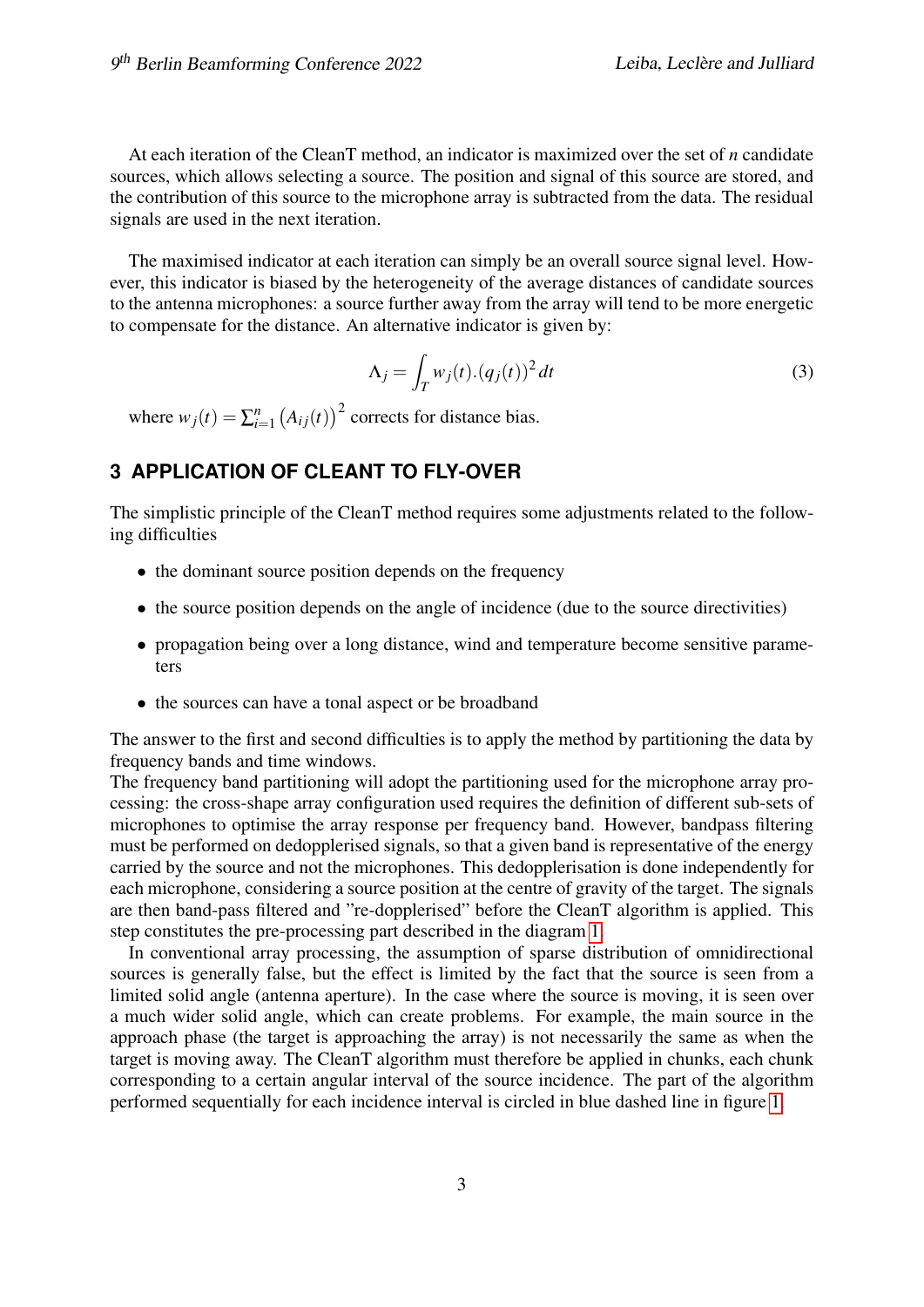

<span id="page-3-0"></span>*Figure 1: CleanT algorithm applied to the flyover antenna. Black arrows are executed at startup only, blue arrows are borrowed at each iteration.*

Concerning the difficulty linked to the uncertainties on the environmental data (wind, temperature), average values are inferred here by trial and error with the objective of repositioning the acoustic image in the mobile reference frame linked to the source.

The presence of tonal components in addition to broadband noise also represents a certain difficulty. They can be significant while having a lower level than the broadband components, and therefore not necessarily a priority according to the quadratic level maximisation indicator as defined in Eq. [\(3\)](#page-2-0). It may however be advantageous to extract them as a priority. A specific treatment is taken into account, based on the calculation of a tonality indicator (not detailed in this paper). If a tonal character is detected in the source signals, the source signal maximising the tonal indicator is narrowband filtered and subsequently processed as a tonal type source signal (see fig. [1\)](#page-3-0).

This approach will be first applied to simulated data in section [3.1](#page-3-1) in order to validate the computation with homogeneous media and no wind. Then, section [3.2](#page-5-0) will present the first results obtained with experimental data.

### <span id="page-3-1"></span>**3.1 Method validation**

In this section, we investigate the performance CleanT methodology over a large propagation path using simulated data.

In this simulation, we used the aircraft trajectory recorded in the test campaign, referred as "Configuration 1" in section [3.2,](#page-5-0) and presented in fig. [2\(a\).](#page-4-0) Using Eq. [\(1\)](#page-1-0) and 7 noise sources, we generate the simulated signals over the same microphone array as the one used in section [3.2.](#page-5-0) Note that an homogeneous media, no wind and no reflections are considered for now in this work. Fig. [2\(b\)](#page-4-1) shows that two types of noises sources have been considered: two tonal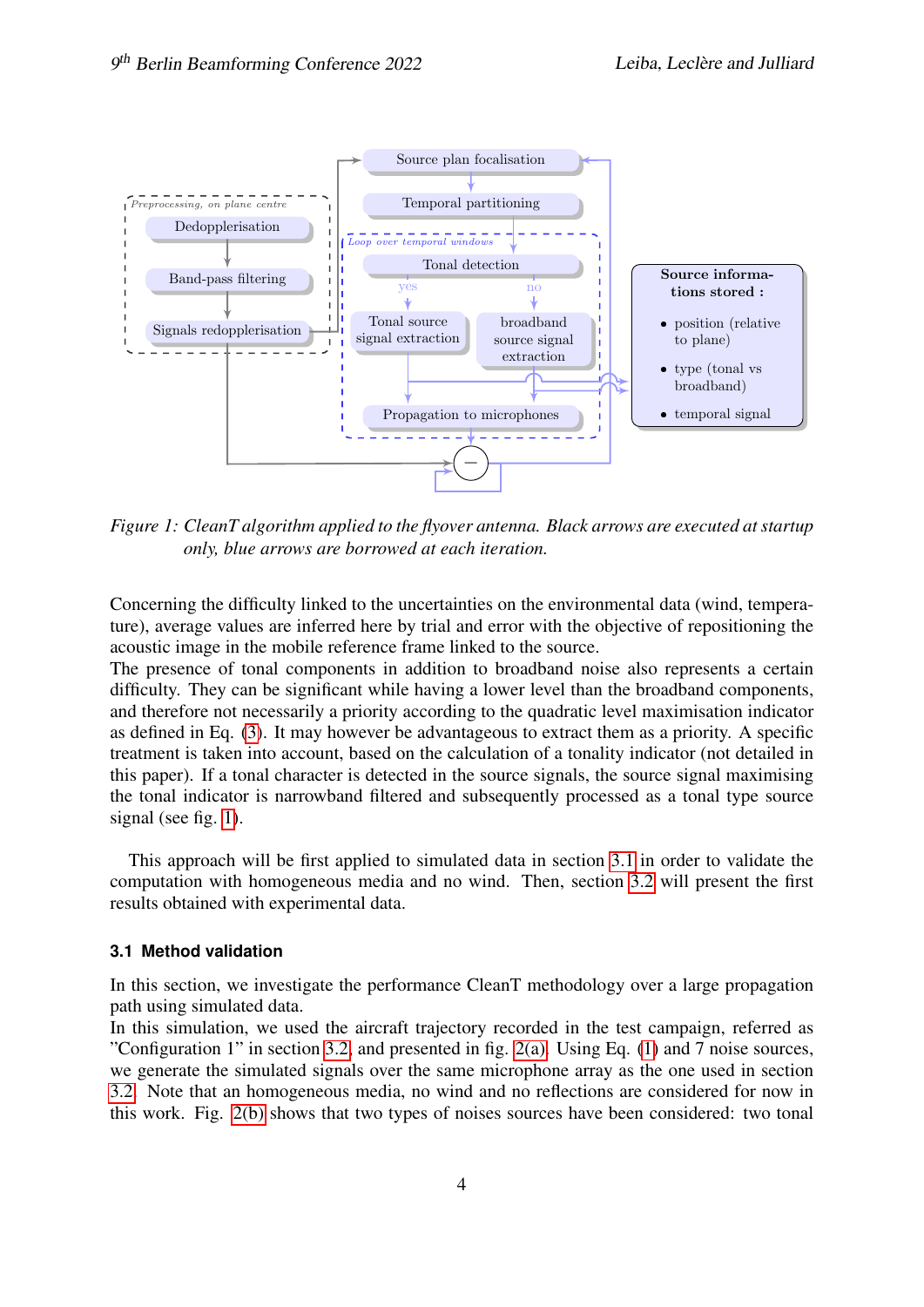sources simulating the fans and five broadband sources simulating the aerodynamic sources due to the flow around the landing gears. The five broadband noise sources are implemented as white noises emitted at 94 dB SPL while the two tonal sources are modelled with pure sinus emitted at 78.9 dB SPL. The one located at  $y = 10$  m is centred on 440 Hz while the one at  $y = -10$  m is at 880 Hz.

<span id="page-4-0"></span>

(a) Sources (in green) and aircraft at  $t = 0$ , its trajectory (in (b) Source distribution over the simulated aircraft. orange) and the microphone array (in blue) Blue: tonal sources, Red: broadband sources.

### <span id="page-4-1"></span>*Figure 2: Source and microphone configuration used for the simulation.*

The CleanT is then applied to the data obtained with this simulation. Fig. [3](#page-5-1) presents the results of the computation integrated for an angle of incidence varying between 75 and 105<sup>°</sup> over the octave band centred on 200, 400 and 800 Hz. Sources of tonal character have been shown in a different colour scale, also on 30 dB range, to illustrate one of the advantages of the CleanT method. We can see that the source locations are very well localised, so as the nature of the sources. Nevertheless, we can notice that we detect some extra sources on the symmetry axis of the aircraft. These are probably due to the constructive interactions of the side lobes of the microphone array PSF. Other array designs should probably avoid these artefacts. Note that the resolution of the sources is not influenced by the frequency (for the tonal sources) or the broad or narrowband aspect of the sources.

We can see on the source spectra that the two types of sources are well separated with a good suppression of the tonal components on the broadband source reconstructed signals and *vice versa*. The black dashed line and black markers indicating the magnitude of noise sources at source position shows that CleanT estimates well the source magnitudes in this simulation.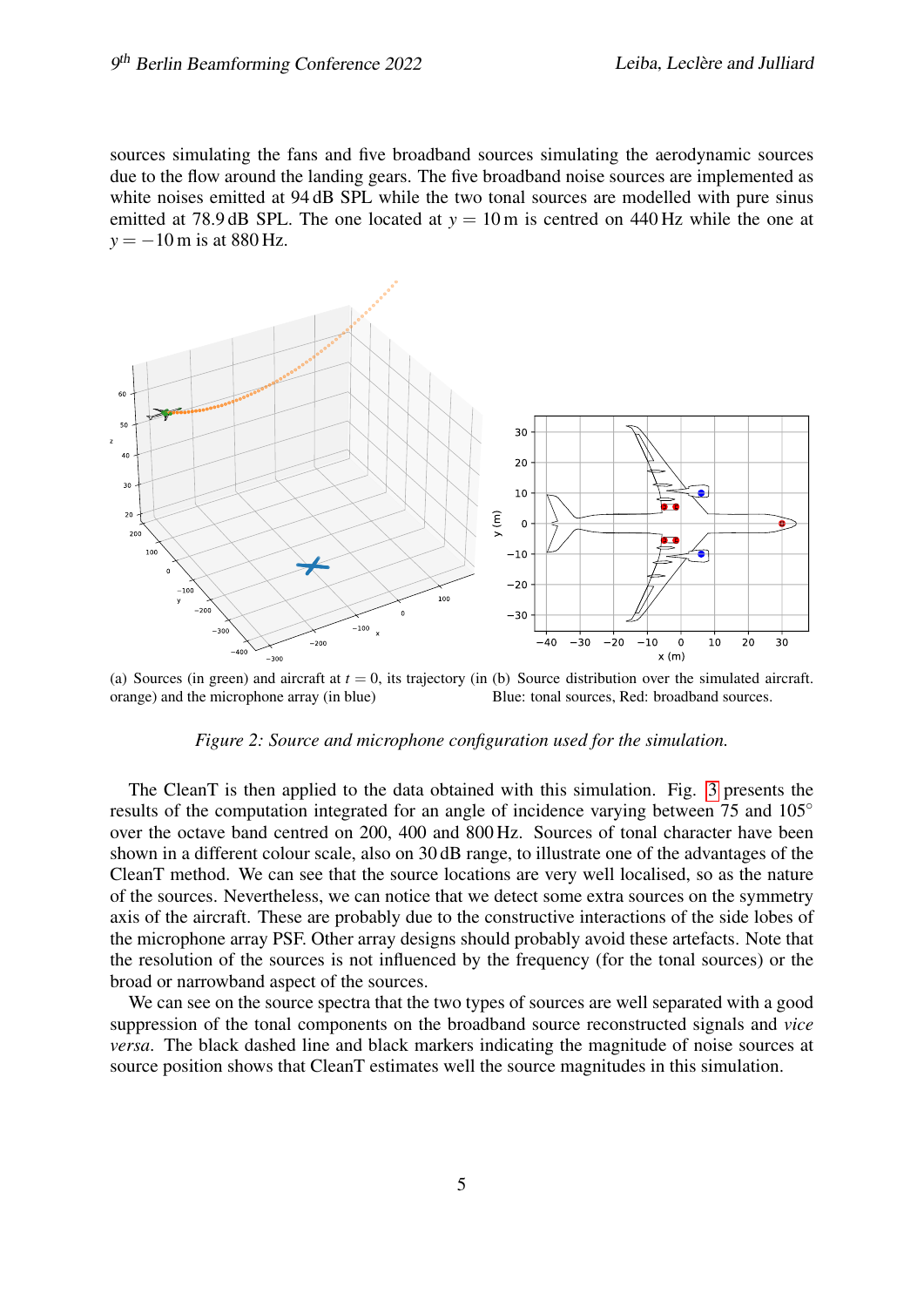

<span id="page-5-1"></span>*Figure 3: Source map (left) and source spectra (right) recovered from simulated pressure signals. Left: Red scale is used for broadband sources, blue scale for tonal sources. Each scale have 30 dB of dynamic range. Right: black dashed line (or broadband sources) and black markers (for the tonal sources) indicate the magnitude of source spectral components before propagation.*

#### <span id="page-5-0"></span>**3.2 Experimental results**

First experimental results of flyover application cases are proposed in this section. The microphone antenna used is a 249-microphone cross antenna. Two aircraft configurations are presented with and without landing gear extended, the broadband imaging results are plotted in fig. [4\(a\),](#page-6-0) [4\(b\)](#page-6-1) and [4\(c\)](#page-6-2) (configuration 1: landing gear retracted) and fig. [4\(d\),](#page-6-3) [4\(e\)](#page-6-4) and [4\(f\)](#page-6-5) (configuration 2: landing gear extended), for different incidence angles. On the figures, the tonal sources related to the fans are clearly identified and correctly positioned. They are no longer significant in the second configuration because of the predominance of the landing gear.

We can also see the effect of the environmental conditions with an offset of the sources when the aircraft is at 60 and 120◦ . This shows that the consideration of these factors can still be improved.

An advantage of the CleanT approach is that it provides source signals in time domain, allowing to analyse the temporal variations, use them for psychoacoustic tests or plot narrowband source spectra as presented in fig. [5.](#page-7-6) The power spectrum of the sources is plotted and compared to the average spectrum of the microphones array. Tones, absent from the microphone spectra due to the Doppler effect, emerge significantly in the source power spectra.

Note that in this section all the magnitudes, frequencies and dimensions were removed for confidentiality reasons.

## **4 CONCLUSIONS**

The aim of this work was to demonstrate the possibility of implementing the CleanT methodology for flyover noise measurements.

CleanT applied to simulations allowed us to validate the implementation and the interest of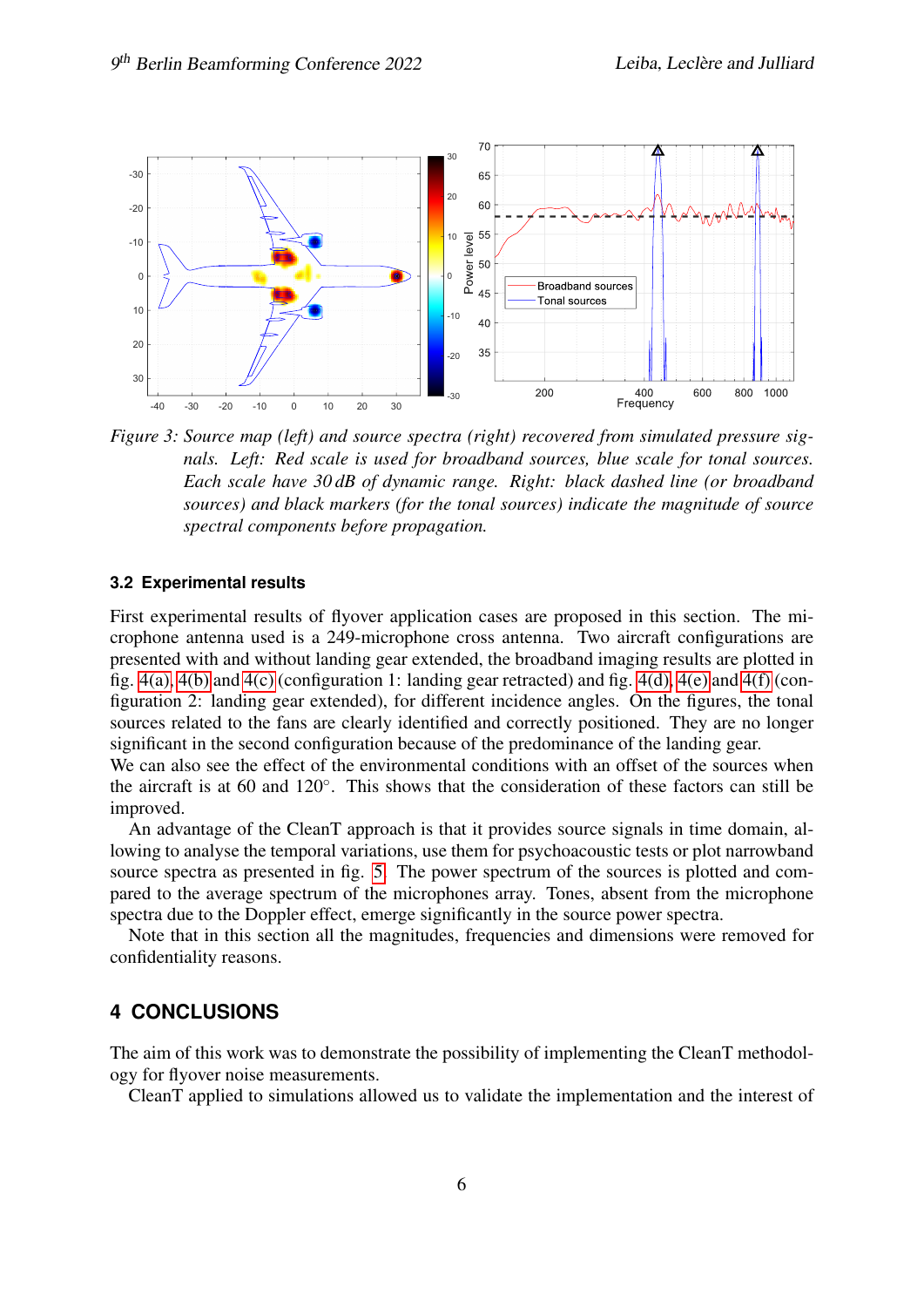<span id="page-6-3"></span><span id="page-6-0"></span>

<span id="page-6-5"></span><span id="page-6-4"></span><span id="page-6-2"></span><span id="page-6-1"></span>*Figure 4: Broadband acoustic imaging results for different incidence angles using CleanT method. Red scale is used for broadband sources, blue scale for tonal ones.*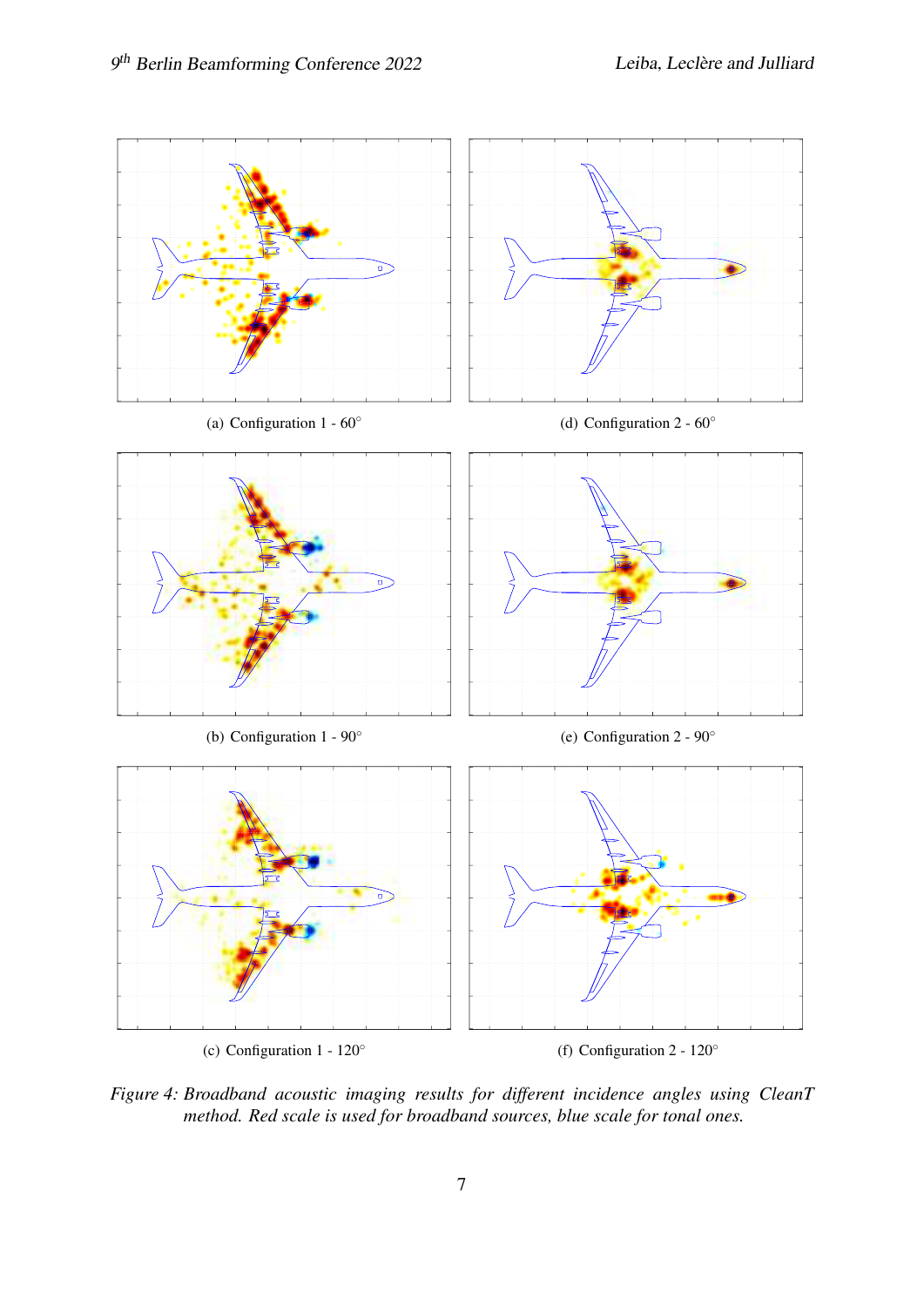

<span id="page-7-6"></span>*Figure 5: Comparison of microphone signal spectra (left) and reconstructed source power (right) for configurations 1 (black line) and 2 (red dotted line)*

the method in ideal situation. The results obtained with *in situ* data are encouraging, and allow the possibility of numerous post-processing operations that would enhance the interest of the approach in relation to existing tools.

That said, the comparison in terms of performance with these existing tools remains to be done. The CleanT method suffers from a significant disadvantage: its calculation cost. It will be necessary to demonstrate that the benefits of the approach are worth the extra processing time.

## **REFERENCES**

- <span id="page-7-3"></span>[1] R. Cousson, Q. Leclère, M.-A. Pallas, and M. Bérengier. "A time domain clean approach for the identification of acoustic moving sources." *Journal of Sound and Vibration*, 443, 47–62, 2019. ISSN 0022-460X. doi:https://doi.org/10.1016/j.jsv.2018.11.026. URL [https://](https://www.sciencedirect.com/science/article/pii/S0022460X18307880) [www.sciencedirect.com/science/article/pii/S0022460X18307880](https://www.sciencedirect.com/science/article/pii/S0022460X18307880).
- <span id="page-7-1"></span>[2] V. Fleury and J. Bulté. "Extension of deconvolution algorithms for the mapping of moving acoustic sources." *The Journal of the Acoustical Society of America*, 129(3), 1417–1428, 2011. doi:10.1121/1.3531939. URL <https://doi.org/10.1121/1.3531939>.
- <span id="page-7-2"></span>[3] Guérin and Weckmüller. "Frequency-domain reconstruction of the point-spread function for moving sources." In *Proceedings on CD of the 2nd Berlin Beamforming Conference, 19- 20 February, 2008*. GFaI, Gesellschaft zu Forderung angewandter Informatik e.V., Berlin, ¨ 2008. ISBN 978-3-00-023849-9. URL [http://www.bebec.eu/Downloads/](http://www.bebec.eu/Downloads/BeBeC2008/Papers/BeBeC-2008-14_Guerin_Weckmueller.pdf) [BeBeC2008/Papers/BeBeC-2008-14\\_Guerin\\_Weckmueller.pdf](http://www.bebec.eu/Downloads/BeBeC2008/Papers/BeBeC-2008-14_Guerin_Weckmueller.pdf).
- <span id="page-7-5"></span>[4] Kujawski and Sarradj. "Application of the cleant method for high speed railway train measurements." In *Proceedings of the 9th Berlin Beamforming Conference, 2020*. 2020.
- <span id="page-7-0"></span>[5] U. Michel, J. Helbig, B. Barsikow, M. Hellmig, and M. Schuettpelz. *Flyover noise measurements on landing aircraft with a microphone array*. doi:10.2514/6.1998-2336. URL <https://arc.aiaa.org/doi/abs/10.2514/6.1998-2336>.
- <span id="page-7-4"></span>[6] P. Sijtsma. "CLEAN based on spatial source coherence." *International Journal of Aeroacoustics*, 6, 357–374, 2007. doi:10.1260/147547207783359459.